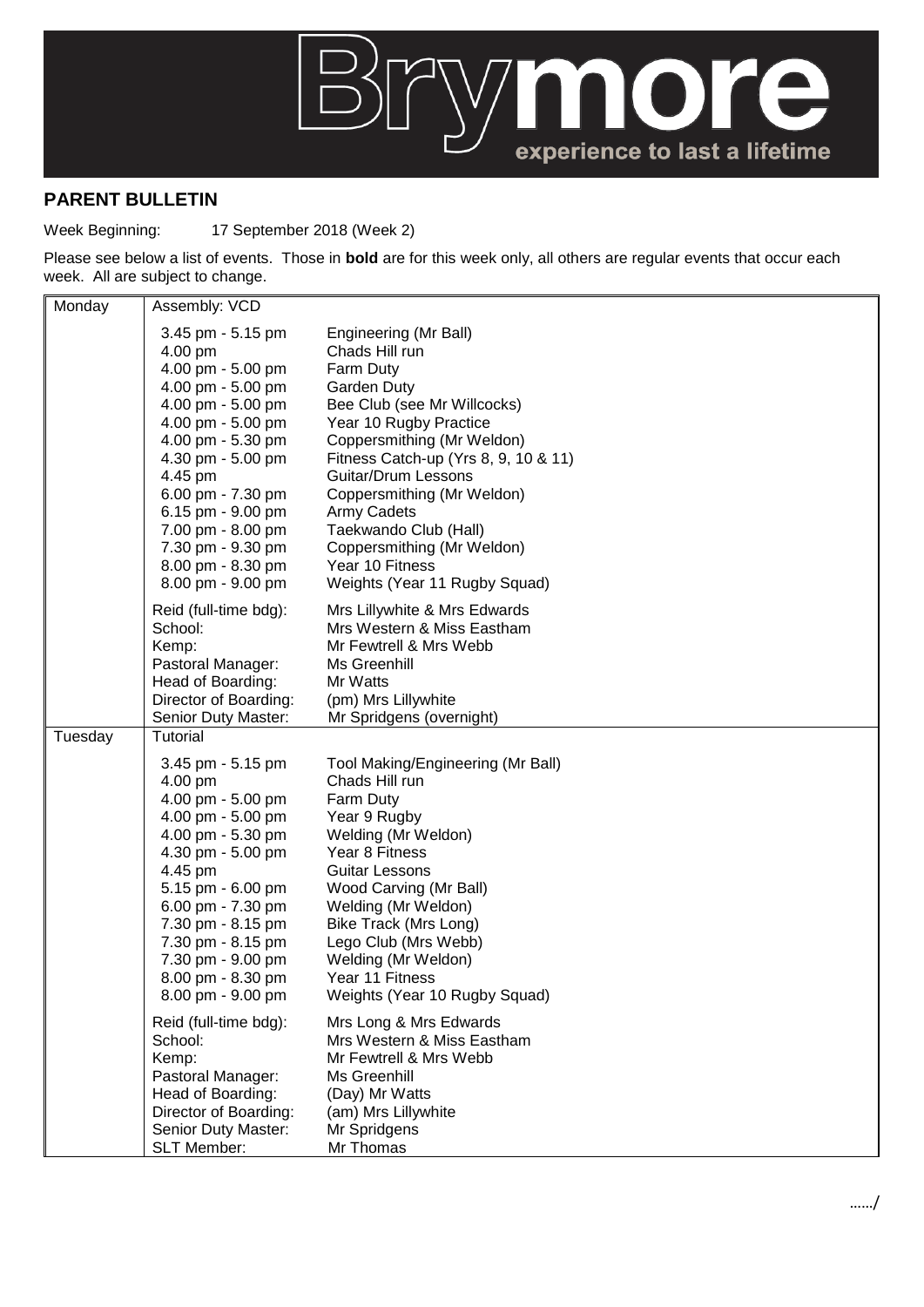| Wednesday | <b>ALL DAY</b>                         | Diana Award Anti-Bullying Ambassador Programme@ King Alfreds, BoS      |
|-----------|----------------------------------------|------------------------------------------------------------------------|
|           | $9.00$ am                              | (Invitation Only)<br>Tempest Individual Photographs -                  |
|           |                                        | Years 7, 9 & 11 + Missing Photos (Common Room)                         |
|           | 3.45 pm - 5.15 pm                      | Archery (Mr Ball)                                                      |
|           | 4.00 pm                                | Rugby: Year 11 -v- Haygrove (Away)                                     |
|           | 4.00 pm                                | Chads Hill run                                                         |
|           | 4.00 pm - 5.00 pm                      | Farm Duty                                                              |
|           | 4.00 pm - 5.00 pm                      | Garden Duty                                                            |
|           | 4.00 pm - 5.00 pm<br>4.00 pm - 5.30 pm | Year 7 & 8 Rugby<br>Blacksmithing (Mr Weldon)                          |
|           | 4.15 pm - 5.00 pm                      | Board Games - School House (Miss Eastham)                              |
|           | 4.30 pm - 5.00 pm                      | Year 9 Fitness                                                         |
|           | 6.00 pm - 7.30 pm                      | Blacksmithing (Mr Weldon)                                              |
|           | 7.15 pm - 8.00 pm                      | Arts & Crafts - Reid House (Mrs Edwards)                               |
|           | 6.00 pm - 7.30 pm                      | Welding (Mr Weldon)                                                    |
|           | <b>PREP</b>                            | Safeguarding Training for boarding students (sexualised behaviour)     |
|           |                                        | Out-boarders - During an assembly                                      |
|           | 7.30 pm - 8.30 pm                      | Young Farmers Club - LRC                                               |
|           | 7.30 pm - 9.00 pm<br>7.30 pm - 9.00 pm | Blacksmithing (Mr Weldon)<br>Weights (Year 10&11 Rugby Squad)          |
|           | 7.45 pm - 8.30 pm                      | Athletics - MUGA (Invite Only)                                         |
|           |                                        |                                                                        |
|           | Reid (full-time bdg):                  | Mrs Long & Mrs Edwards                                                 |
|           | School:<br>Kemp:                       | Mrs Western & Miss Eastham<br>Mr Fewtrell & Mrs Webb                   |
|           | Pastoral Manager:                      | Ms Greenhill                                                           |
|           | Head of Boarding:                      | Mr Watts                                                               |
|           | Director of Boarding:                  | Mrs Lillywhite                                                         |
|           | Senior Duty Master:                    | Mr Spridgens                                                           |
|           | <b>SLT Member:</b>                     | Mr Winter                                                              |
| Thursday  | <b>Tutorial</b>                        |                                                                        |
|           | <b>ALL DAY</b>                         | Year 10 Geography Field trip to Snowdon (ME/TS/MD)                     |
|           | <b>ALL DAY</b>                         | Rare Breeds Sale/Show @ J24, Bridgwater                                |
|           | 3.45 pm - 5.15 pm                      | Woodwork (Mr Ball)                                                     |
|           | 4.00 pm<br>4.00 pm                     | Rugby: Year 9 -v- Haygrove (Away)<br>Chads Hill run                    |
|           | 4.00 pm - 4.45 pm                      | RC Racing Cars Club (Mr Simmons)                                       |
|           | 4.00 pm - 5.00 pm                      | Farm Duty                                                              |
|           | 4.00 pm - 5.00 pm                      | Garden Duty                                                            |
|           | 4.00 pm - 5.00 pm                      | Cooking Club (Mrs Western)                                             |
|           | 4.00 pm - 5.00 pm                      | Year 11 Rugby                                                          |
|           | 4.00 pm - 5.00 pm                      | All Years Hockey - MUGA                                                |
|           | 4.15 pm - 5.45 pm                      | Bike Track (TBC)                                                       |
|           | 6.15 pm - 9.00 pm                      | <b>Army Cadets</b>                                                     |
|           | 7.30 pm - 8.00 pm<br>7.40 pm - 9.10 pm | Basketball - MUGA (Mr Fewtrell)<br>Circuits (Year 10 & 11 Rugby Squad) |
|           | 8.00 pm - 9.00 pm                      | Weights (Invite Only)                                                  |
|           |                                        |                                                                        |
|           | Reid (full-time bdg):<br>School:       | Mrs Long & Mrs Edwards<br>Mrs Western & Miss Eastham                   |
|           | Kemp:                                  | Mr Fewtrell & Mrs Webb                                                 |
|           | Pastoral Manager:                      | Ms Greenhill                                                           |
|           | Duty Master:                           | Mr Ashton                                                              |
|           | Head of Boarding:                      | Mr Watts (on call)                                                     |
|           | Director of Boarding:                  | Mrs Lillywhite                                                         |
|           | Senior Duty Master:                    | Mr Spridgens                                                           |
|           | <b>SLT Member:</b>                     | Mrs Davis                                                              |